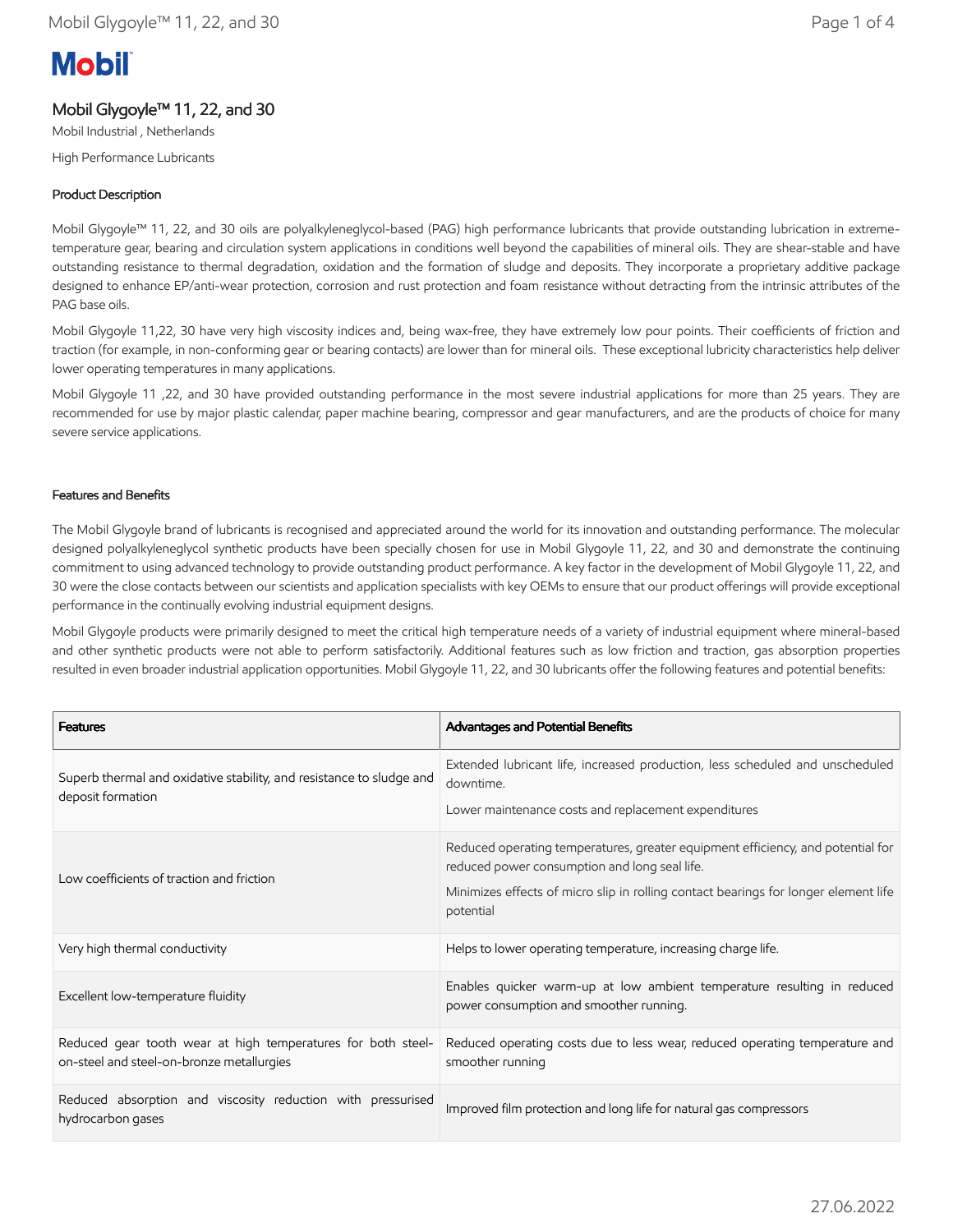| <b>Features</b>                              | <b>Advantages and Potential Benefits</b>                                                            |  |
|----------------------------------------------|-----------------------------------------------------------------------------------------------------|--|
| Multipurpose industrial equipment capability | Potential to use fewer products with reduced inventory costs and less chance for<br>mis-lubrication |  |

# Applications

Mobil Glygoyle lubricants are recommended for the most severe conditions in all types of plain and anti-friction bearings and industrial enclosed gears up to a bulk oil temperature of 200º C. Specific applications include:

- Severe plastic calendar operations
- High temperature paper machine bearings
- Industrial enclosed gears spur, bevel and worm gearing
- Reciprocating and rotary air, natural gas, CO2 and other process gasses

## Application notes

Polyalkyleneglycol (PAG) based lubricants have some inherent excellent lubrication properties imparted by the PAG base oil. However, PAG based lubricants do have limitations with respect to compatibility with seal and coating materials, some varieties of light metal alloys and other lubricants. Before applying any PAG lubricant, contact the original equipment manufacturer for specific advice on the application.

## Compatibility with other lubricants

Mobil Glygoyle 11, 22, and 30 are not compatible with mineral oils and most other synthetic lubricants. Additionally, depending on the specific type of PAG base fluid, they may not be compatible with other PAG type lubricants. (e. g. Mobil Glygoyle 11, 22, 30 and Mobil Glygoyle ISO VG Series are not miscible)Mobil Glygoyle 11, 22, and 30 are not generally recommended for use in systems previously filled with mineral oils or PAO based synthetic lubricants. It is further recommended to check compatibility when topping up or replacing existing PAG fillings with Mobil Glygoyle products, generally the preference is to avoid mixtures by draining, flushing and refilling.When changing from mineral oil or other synthetic products to Mobil Glygoyle products, it is crtical to clean the system thoroughly and flush with suitable fluids prior to conversion. For further details please contact your ExxonMobil representative.

#### Water

Mobil Glygoyle 11, 22, and 30, along with all PAG based lubricants, are hygroscopic and absorb more water than mineral oils or synthetic hydrocarbons before. Therefore extra care should be taken not to expose PAG oils to excessive moisture. Due to their inherent high specific gravity, water does not drop to the bottom of reservoirs, but stays on top of the lubricant.

#### Seal compatibility

PAG based lubricants are not compatible with most standard seal materials used for mineral oils or synthetic hydrocarbons. Incompatible materials are likely to shrink or swell, thus causing severe leakage or seizure of the seal. When converting from mineral oil or synthetic hydrocarbons to Mobil Glygoyle 11, 22, or 30, seal compatibility must be considered.. FKM and VMQ are normally suitable for use with PAG. NBR materials may be used but have restricted temperature range. In all cases, operating conditions and the variability of elastomer properties from different manufactures should be considered. For best results, consult the equipment supplier or seal manufacturer for specific recommendations.

## Light Metal Alloys

Mobil Glygoyle 11, 22, and 30 and PAG lubricants are well suited for gear applications with ferrous and most non ferrous materials. However, Mobil Glygoyle products and PAG lubricants are not recommended for use with light metal alloys containing Aluminum or Magnesium. PAG lubricants can lead to increased wear when used with light metal alloys of this nature. Please consult the original equipment manufacturer for additional information.

#### Other Materials

Paints, coatings, and some plastics are not suitable for use with PAG lubricants. In general two component paints (reactive paints, epoxy resins) are suitable for use for interior coatings in contact with the lubricant. Otherwise, interiors in contact with the lubricant should be left uncoated. Materials used for oil level gages, inspection doors etc., should preferably be made of natural glass or polyamide materials. Other transparent plastics, e.g. Plexiglas, may deteriorate and crack under stress.